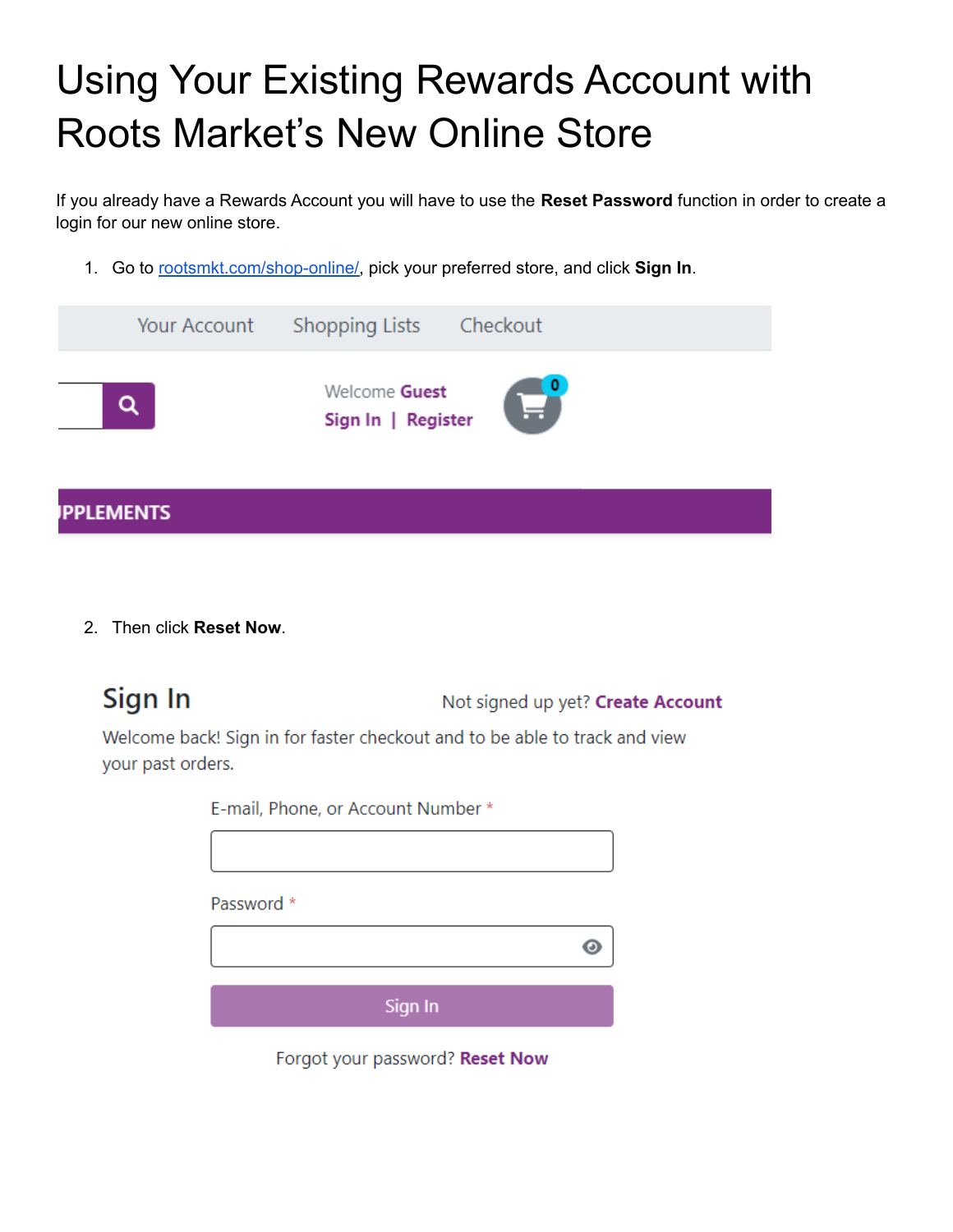3. Choose **Email** as your Reset Method, enter the email address associated with your rewards account, and click Submit.

| <b>Reset Password</b>                                                      | Know your password? Sign In |
|----------------------------------------------------------------------------|-----------------------------|
| We need to send you a verification code. How would you like to receive it? |                             |

| Reset Method *       |  |
|----------------------|--|
| Email                |  |
| Email *              |  |
| <b>ARTIST AND IN</b> |  |
| Submit               |  |

4. You will now be prompted to enter a Verification Code.

## **Reset Password**

Know your password? Sign In

Your verification code will be sent shortly using the provided contact method.

| Submit |  |
|--------|--|

5. Check your email. It may take a few minutes, but you should receive an email with the subject **Roots Market - Clarksville** (or Olney, depending on which store you picked) **Account Verification**. In the